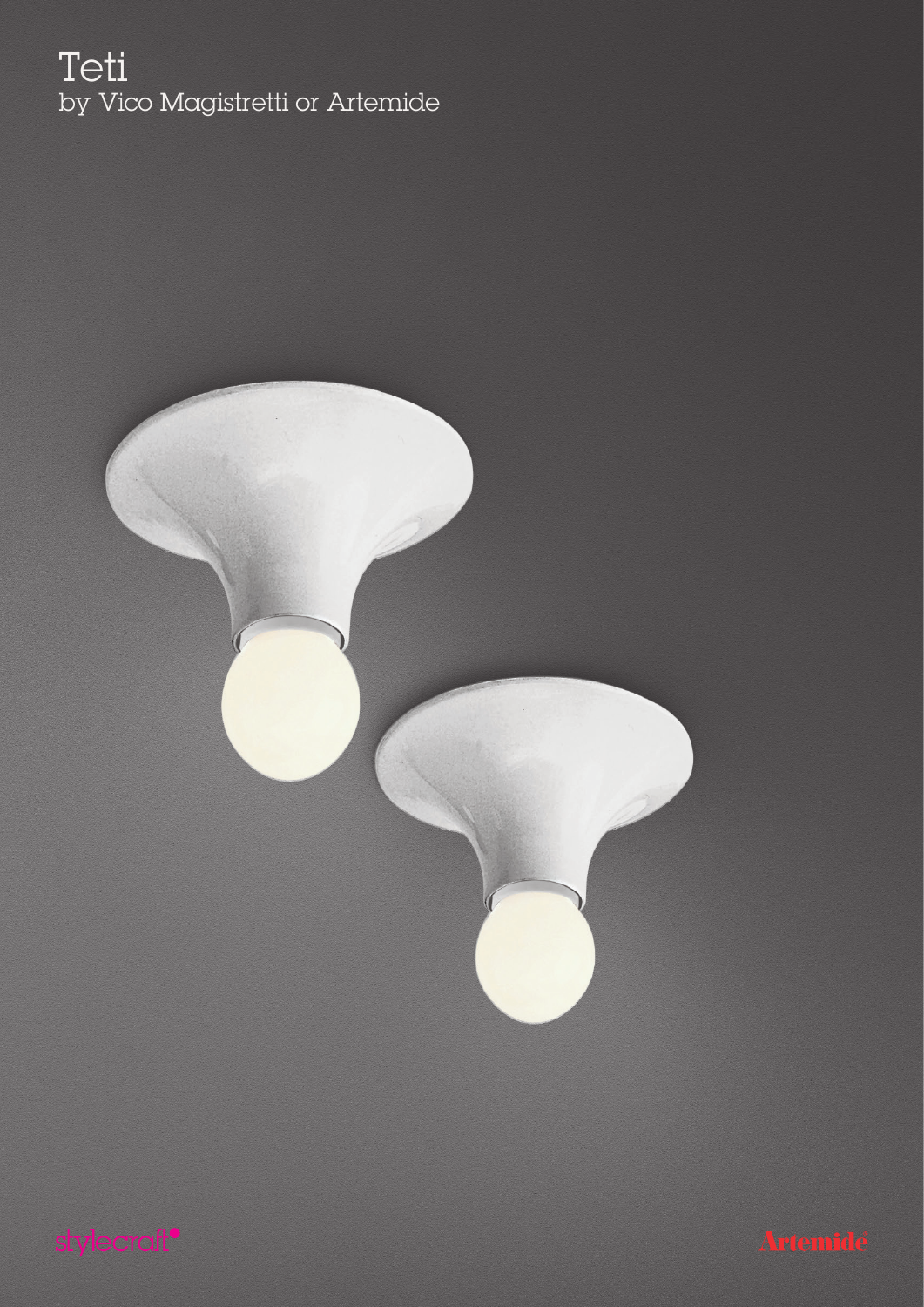# Teti Anthracite grey

### Vico Magistretti







### **LUMINAIRE**

**—** Watt: **30W**

**—** Voltage: **220V-240V**

### **Notes**

Packaged individually. It is possible to create multiple configurations.

### **PRODUCT CODE: A048150**

### **FEATURES**

- **—** Article Code: **A048150**
- **—** Colour: **Anthracite grey**
- **—** Installation: **CeilingWall**
- **—** Material: **Polycarbonate**
- **—** Series: **Design Collection**
- **—** Environment: **Indoor**
- **—** Area contract: **Residential**
- **—** Emission: **Direct**
- **—** design by: **Vico Magistretti**

### **DIMENSIONS**

- **—** Width: **cm 7**
- **—** Diameter: **cm 14**

### **NOT INCLUDED SOURCES**

- **—** Category: **HALO**
- **—** Number: **1**
- **—** Watt: **30W**
- **—** Socket: **E27**
- **—** Color temperature (K): **2800K**

- **—** Category: **LED RETROFIT**
- **—** Number: **1**
- **—** Watt: **6W**
- **—** Delivered lumens output: **470lm**
- **—** Socket: **E27**

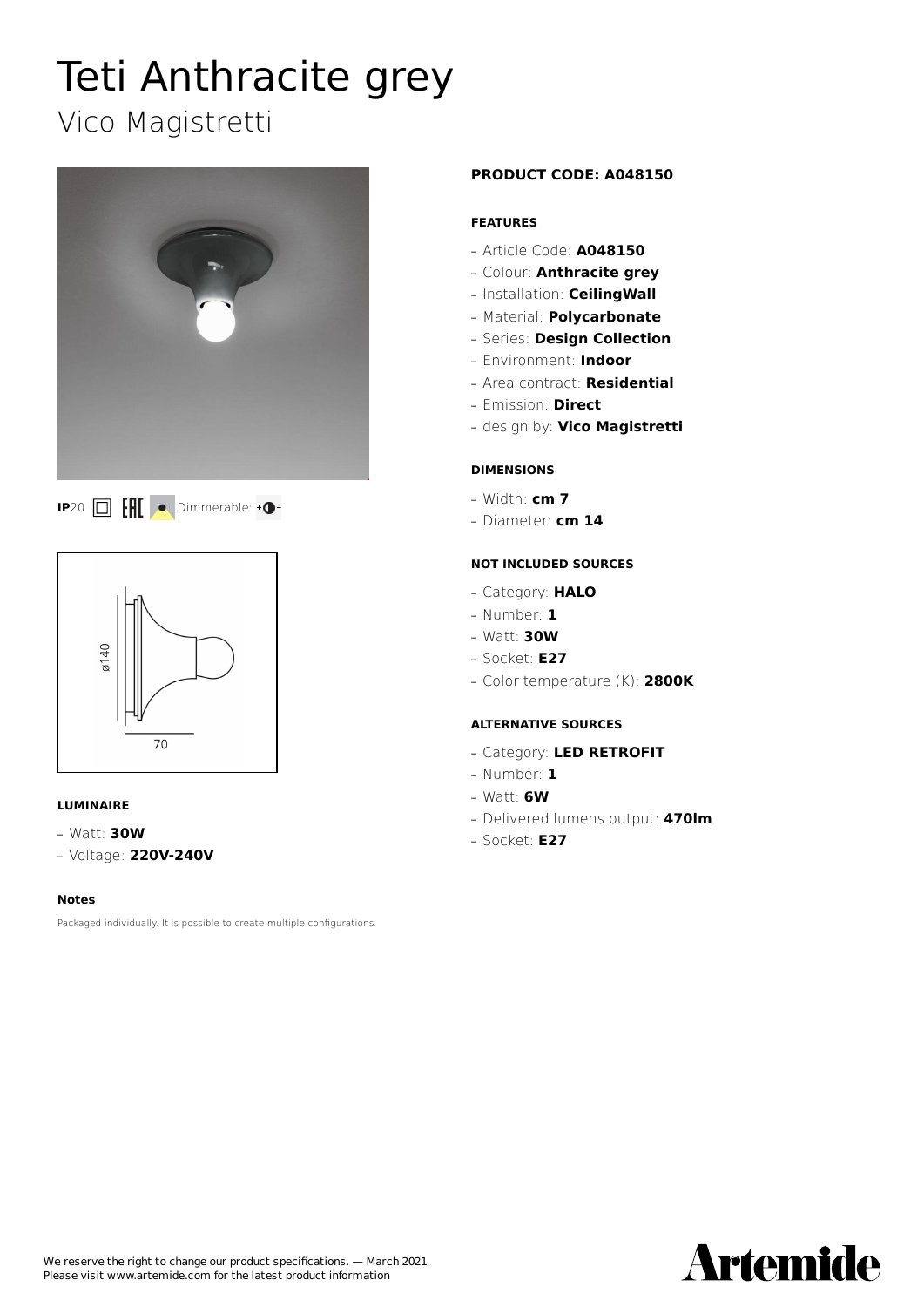## Teti Orange Vico Magistretti







### **LUMINAIRE**

**—** Watt: **30W**

**—** Voltage: **220V-240V**

### **Notes**

Packaged individually. It is possible to create multiple configurations.

### **PRODUCT CODE: A048110**

### **FEATURES**

- **—** Article Code: **A048110**
- **—** Colour: **Orange**
- **—** Installation: **CeilingWall**
- **—** Material: **Polycarbonate**
- **—** Series: **Design Collection**
- **—** Environment: **Indoor**
- **—** Area contract: **Residential**
- **—** Emission: **Direct**
- **—** design by: **Vico Magistretti**

### **DIMENSIONS**

- **—** Width: **cm 7**
- **—** Diameter: **cm 14**

### **NOT INCLUDED SOURCES**

- **—** Category: **HALO**
- **—** Number: **1**
- **—** Watt: **30W**
- **—** Socket: **E27**
- **—** Color temperature (K): **2800K**

- **—** Category: **LED RETROFIT**
- **—** Number: **1**
- **—** Watt: **6W**
- **—** Delivered lumens output: **470lm**
- **—** Socket: **E27**

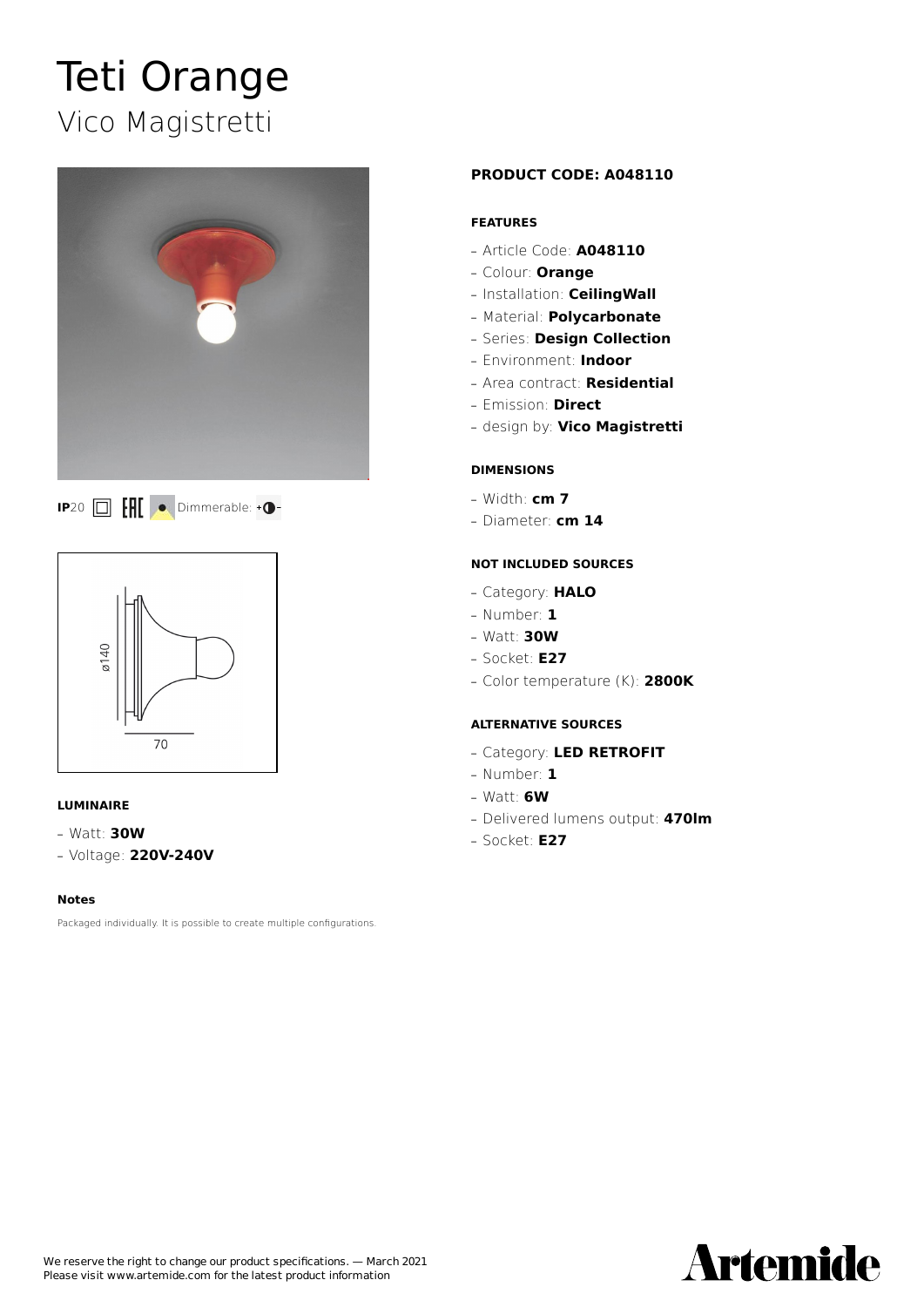### Teti Transparent Vico Magistretti







### **LUMINAIRE**

**—** Watt: **30W**

**—** Voltage: **220V-240V**

### **Notes**

Packaged individually. It is possible to create multiple configurations.

### **PRODUCT CODE: A048100**

### **FEATURES**

- **—** Article Code: **A048100**
- **—** Colour: **Transparent**
- **—** Installation: **CeilingWall**
- **—** Material: **Polycarbonate**
- **—** Series: **Design Collection**
- **—** Environment: **Indoor**
- **—** Area contract: **Residential**
- **—** Emission: **Direct**
- **—** design by: **Vico Magistretti**

### **DIMENSIONS**

- **—** Width: **cm 7**
- **—** Diameter: **cm 14**

### **NOT INCLUDED SOURCES**

- **—** Category: **HALO**
- **—** Number: **1**
- **—** Watt: **30W**
- **—** Socket: **E27**
- **—** Color temperature (K): **2800K**

- **—** Category: **LED RETROFIT**
- **—** Number: **1**
- **—** Watt: **6W**
- **—** Delivered lumens output: **470lm**
- **—** Socket: **E27**